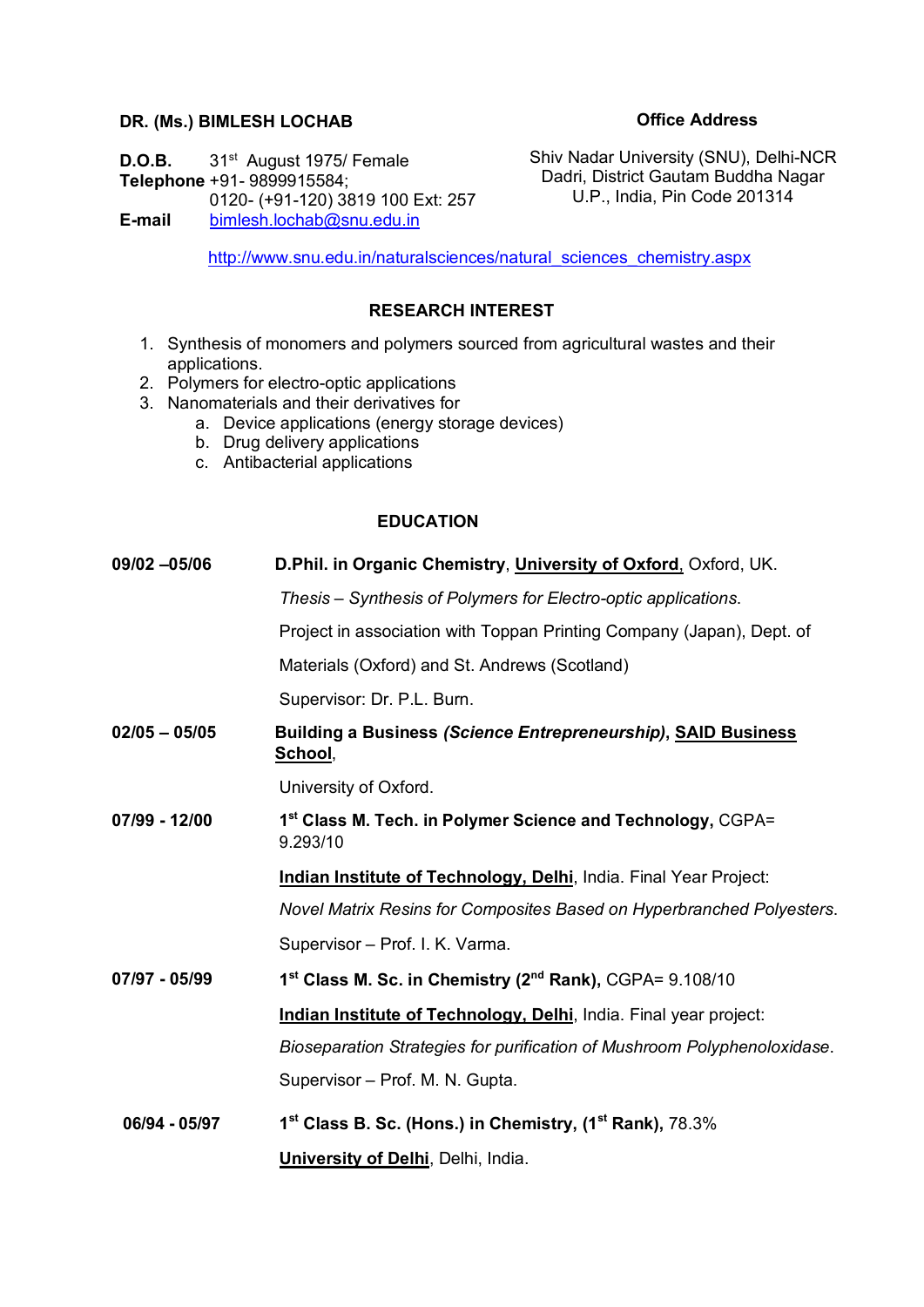# **06/93 - 05/94 12th Class (Equivalent to A levels)**, 78% (Chemistry 88%, Physics 78%, Maths 81% and Biology 84%), **Central Board of Senior Secondary Education, Delhi**, India.

# **EMPLOYMENT**

#### **TEACHING EXPERIENCE:**

| $07/18 -$ till date | Associate Professor, (Undergraduate Advisor since Aug 2019)                       |
|---------------------|-----------------------------------------------------------------------------------|
|                     | Shiv Nadar University, School of Natural Sciences, Dept. of Chemistry             |
| $06/12 - 06/18$     | <b>Assistant Professor,</b>                                                       |
|                     | Shiv Nadar University, School of Natural Sciences, Dept. of Chemistry             |
| $11/09 - 05/12$     | <b>Assistant Professor,</b>                                                       |
|                     | Ramjas College, Delhi University                                                  |
| $07/09 - 12/09$     | Guest Faculty, Indian Institute of Technology, Delhi (IIT, Delhi)                 |
| $07/08 - 12/08$     | Guest Faculty, Indian Institute of Technology, Delhi (IIT, Delhi)                 |
| $10/05 - 06/06$     | Retained Lecturer, Wadham College, University of Oxford                           |
| $10/05 - 06/06$     | <b>Tutorial fellow, Brasenose College, University of Oxford</b>                   |
| $10/05 - 06/06$     | <b>Tutorial fellow, University College, University of Oxford</b>                  |
| $07/05 - 07/05$     | Teaching Assistant (Sutton Trust), Dyson Perrins Laboratory,                      |
|                     | University of Oxford                                                              |
| $10/04 - 12/04$     | Laboratory Demonstrator, Dyson Perrins Laboratory, University of Oxford           |
| $01/04 - 03/04$     | <b>Teaching Assistant, University College, University of Oxford</b>               |
| $10/03 - 12/03$     | Laboratory Demonstrator, Dyson Perrins Laboratory, University of Oxford           |
| $03/09 - 03/13$     | Project Investigator, Young Scientist Award (DST),                                |
|                     | Indian Institute of Technology, Delhi (IIT, Delhi) & Department of Science<br>8   |
|                     | Technology (DST)                                                                  |
|                     | Synthesis of polybenzoxazines derivatives for applications as binders in friction |
|                     | materials for brakepads                                                           |
| $01/09 - 03/09$     | Assistant Manager, Seigwerk India Private Limited,                                |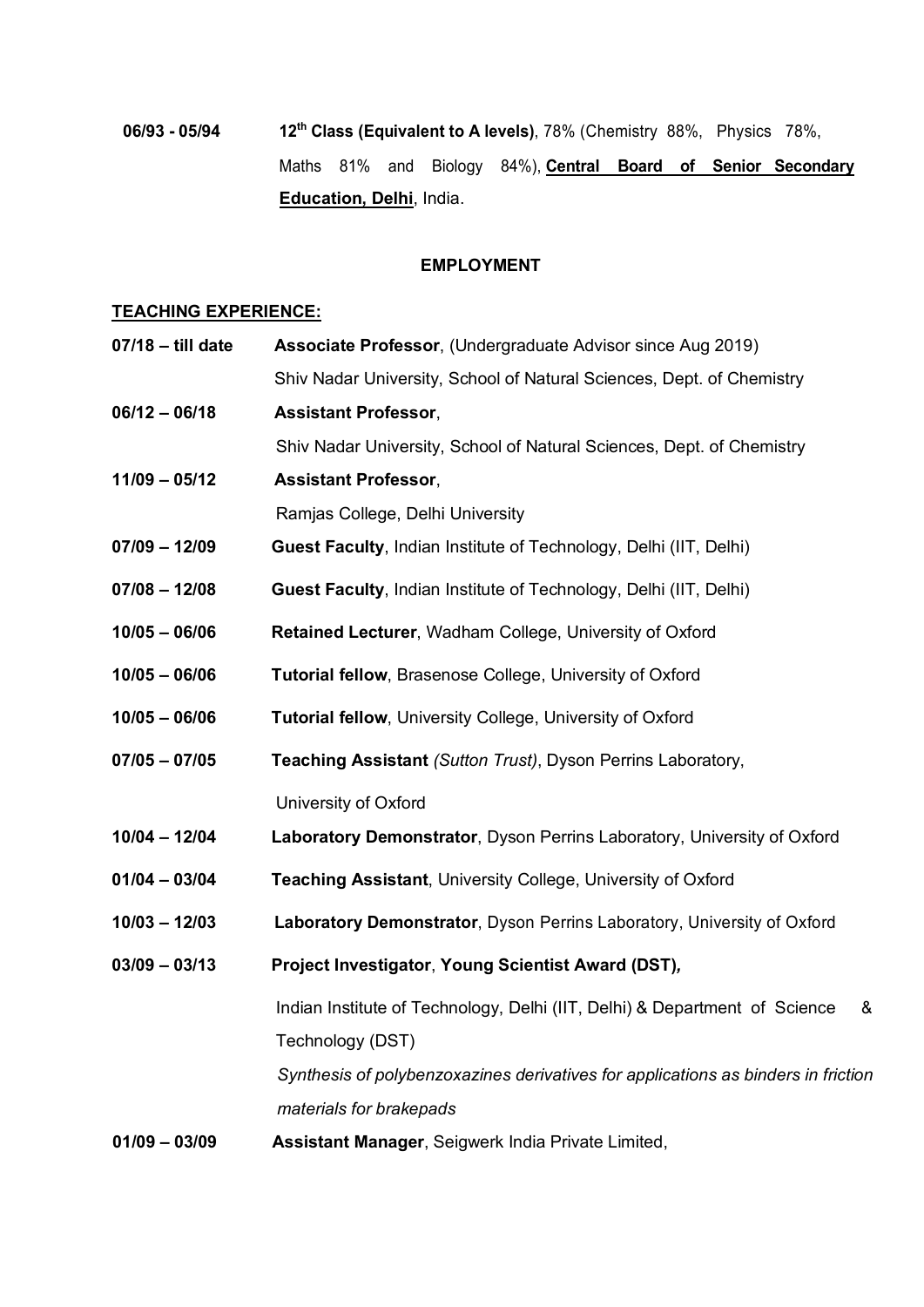*Management of Documentation and Research Centre, Patent* 

**09/06 – 08/07 Postdoctoral Research Fellow**, University of Nottingham

*Non-Covalent Assembly of Functional Nanostructures (Carbon nanotubes)*

**10/05 – 06/06 Postdoctoral Research Fellow**, University of Oxford

*Materials for Electro-optic Applications*

**09/01 – 09/02 Research Assistant**, Indian Institute of Technology, New Delhi, India.

*Synthesis, Characterisation and Evaluation of Azido Polymers as Energetic Binders*

**05/00 - 06/00 Industrial Placement**, Larsen and Toubro, Mumbai, India.

*Evaluation of Thermal Analysis Systems*.

**04/00 - 05/00 Summer Training,** Indian Institute of Technology, New Delhi, India

*Modification of Polypropylene by Reactive Extrusion.*

**11/98 - 12/98 Winter Training**, Indian Institute of Technology, New Delhi, India.

*Kinetic Study using spectroscopic techniques* 

# **Awards and recognitions:**

- 1. **Invited talk**, Young Scientists Conclave on 07-08 August, (YSC-2021) in an International Seminar entitled "Recent Advances in Chemistry and Material Science in Young Scientists Conclave on 07-08 Aug, 2021 (YSC-2021)" organized by **Indian Chemical Society** to commemorate 160<sup>th</sup> Birth Anniversary of Acharya P. C. Ray.
- 2. **Invited talk**, International Conference on Polymer Science & Composite Materials 07- 08 July 2021, Bucharest, Romania.
- 3. Member of **National Advisory Committee**, Asian Polymer Association (APA), July 2021.
- 4. Awarded as the first **Most Creative Research Award** in 4th International Symposium on Polybenzoxazines, Luxembourg Institute of Science and Technology (LIST), 31<sup>st</sup> May-4th June **2021**.
- 5. **Keynote speaker** Emergence of Sustainable Benzoxazine Frameworks: A New Story with Greener Future, in Green forum, 4th International conference ISPBZ 2021 in Luxembourg (31st May-4th June 2021), <https://www.ispbz2020.lu/programme/keynote-speakers/> Luxembourg Institute of Science and Technology (LIST, https://www.ispbz2021.lu/
- 6. **Research Excellence Award**, Shiv Nadar University, Delhi-NCR, 2021.
- 7. **Invited talk** on Asian Polymer Association (APA) Sustainability Forum on Sustainable Polymers for Energy Sector : Indian Scenario, Webinar, April 24, 2021.
- 8. **Invited speaker** and **panelist member** for National Resource Centre for Education (NRCE), National Institute of Educational Planning and Administration (NIEPA) under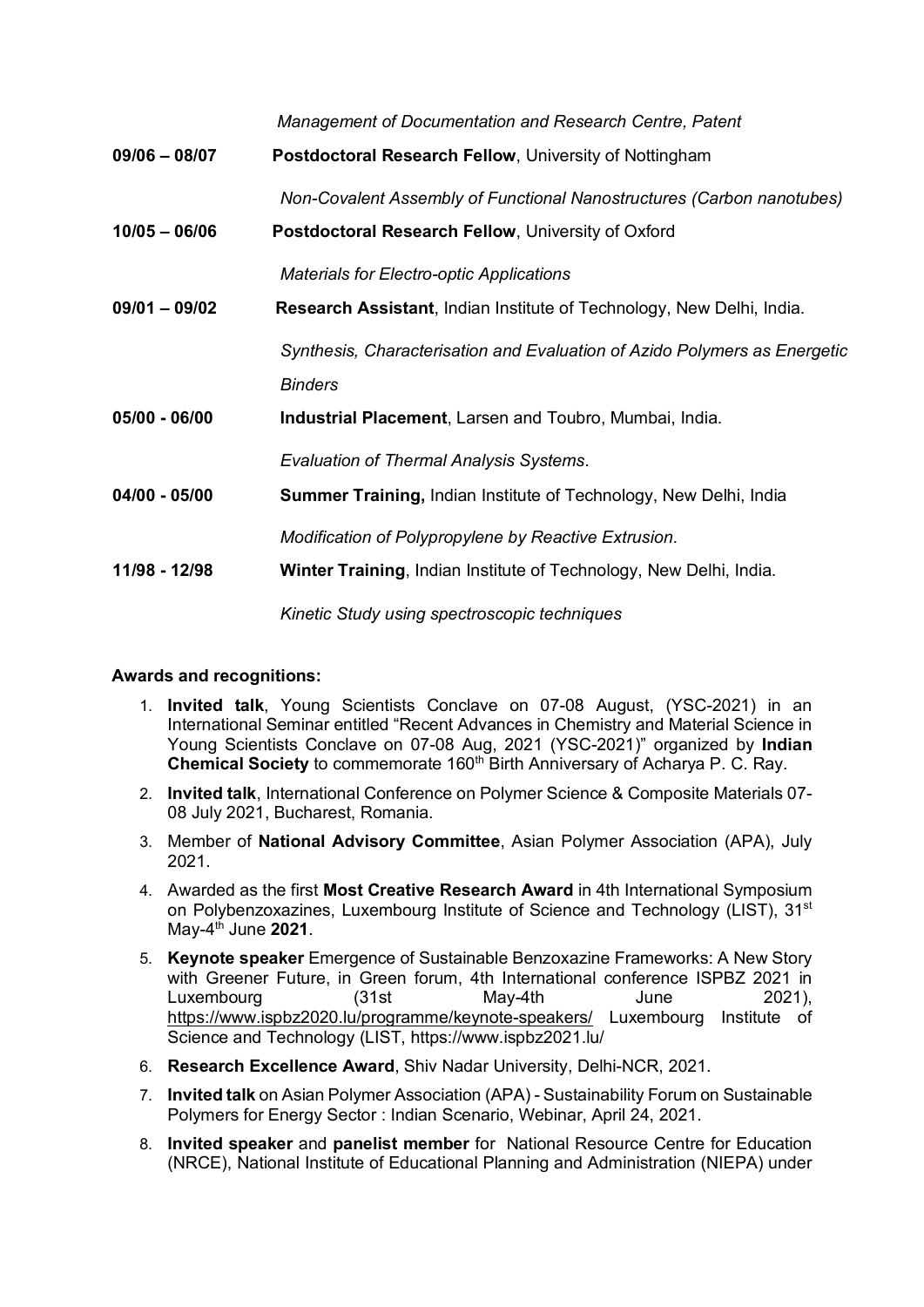the Pandit Madan Mohan Malviya National Mission on Teachers and Teaching (PMMMNMTT), 11th February 2021.

- 9. **Chief Executive member** of Sustainability Forum in Asian Polymer Association (APA) https://asianpolymer.org/, since Oct 2020.
- 10. Invited lecture, National Webinar on Sustainable Polymers, Shyam Lal College, University of Delhi, Nov 19, 2020.
- 11. Invited speaker for International Webinar on 'COVID 19 and 3Ls: Lives, Livelihood and Lockdown', Talked about "Research Then, Now and in Future", held on 26th April, 2020 organized under 'e–Saanidhy: 2020' Maitreyi College, University of Delhi.
- 12. Participated, 24th Annual Green Chemistry & Engineering Virtual Conference, Jun15- 19, 2020.
- 13. Invited speaker for the Global Virtual Conference on Green Chemistry, October 05-06, 2020.
- 14. Selected for **CRSI Bronze award 2021** for outstanding achievements in research.
- 15. Awarded for outstanding achievements "Distinguished alumna award 2020", Maitreyi College, University of Delhi, 16th June 2020.
- 16. Invited speaker for International Webinar on 'COVID 19 and 3Ls: Lives, Livelihood and Lockdown', Talked about "Research Then, Now and in Future", held on 26th April, 2020 organized under 'e–Saanidhy: 2020' Maitreyi College, University of Delhi.
- 17. **Invited talk**, "Green Chemistry: Expanding Frontiers of Novel Applications" GBU, 26th Feb 2020.
- 18. **Keynote speaker**, Ch. Chhotu Ram (PG) College, Mujjaffar Nagar, Uttar Pradesh, Green Chemistry Workshop, 18th Feb 2020.
- 19. Invited speaker, First joint **SNU-JNCASR symposium on 'Emerging Materials'**, JNCASR, Bangalore, **8-9 November** 2019.
- 20. Invited speaker, **"Knowledge Clique"** session as a knowledge management initiative, to talk on the best practices and learning in designing experiments on nanodrug delivery vehicles, 14th November 2019, Dr. Reddy's Hyderabad.
- 21. Invited for a panel discussion titled, "**My Journey: In and After Maitreyi**", Maitreyi Alumni Association, 16th October 2019.
- 22. Invited for the interaction in the "**Industry Academia Conclave on Energy Storage"**, DST, Govt. of India, MNIT Jaipur, 30<sup>th</sup> Nov 2019.
- 23. **BIRAC-SRISTI: GYTI 2019** (**Gandhian Young Technological Innovation**) **award**, Team: Deepika Kannan, Nisha Yadav, Guide: Dr. Shailja Singh, Dr. Bimlesh Lochab, Dr. Soumya Pati, Modernization of traditional anti-malarial drug artesunate via Nanomedicine approach, 6<sup>th</sup> July 2019, Vigyan Bhawan, New Delhi, award from Honorable Vice-President of India, Shri Venkaiah Naidu.
- 24. ACS Publications award as certificate for recognition for ACS Reviewing activity, 2018.
- 25. Invited talk in Zhejiang Province, Next generation battery, China, 16-21st Oct 2018.
- 26. Invitation to become as a member in Expert Committee on Bibliometrics, DST, 2nd meeting, September 20-21, 2018 at University of Hyderabad, Hyderabad. Invited to give a lecture and followed by a discussion to evolve guidelines regarding predatory journals in India.
- 27. **ACS invitation**, Invited Lecture in the **Young Talents and Upcoming Investigators**, "The Third International Symposium on Polybenzoxazines: Towards Diamond Jubilee of Benzoxazine Chemistry." auspices of The Division of Polymeric Materials Science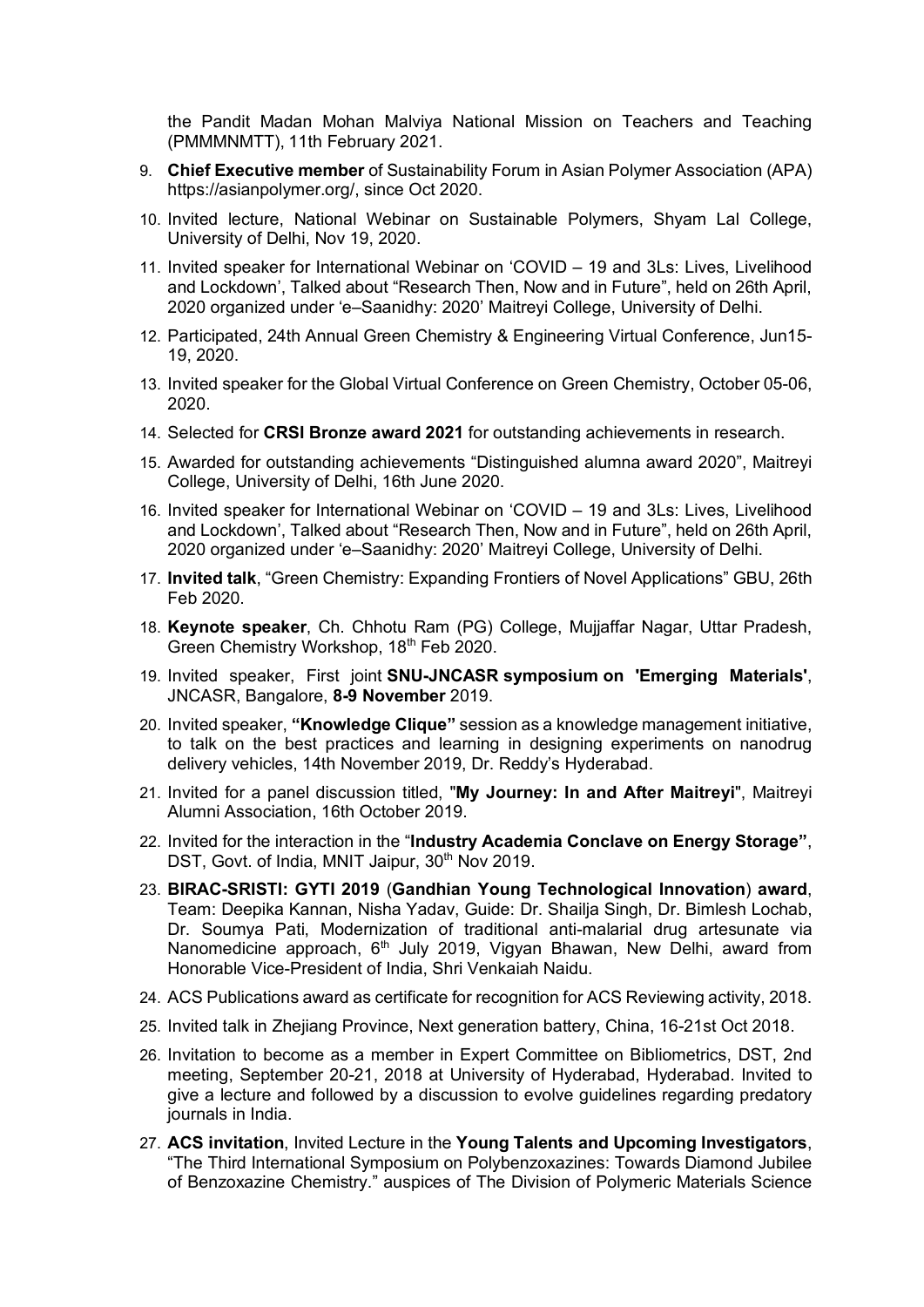and Engineering (PMSE), The American Chemical Society, New Orleans, Louisiana in March 18-22, 2018.

- 28. ACS invitation for **Presiding first session in American Chemical Society** 255th ACS, New Orleans, Louisiana in March 18-22, 2018.
- 29. **Invitation to contribute an article to Regional** INDIA Themed Issue of Green Materials, Thomas Reuters, 2017.
- 30. **Invited Lecture**, UK, Li-SM3 conference on energy storage devices to give oral presentation, energy conference, 26-27 April 2017 (available online: **YouTube** Organizers uploaded research presentation in energy conference, LiSM3 2017, London, UK on 26-27 April 2017 is available on YouTube <https://www.youtube.com/watch?v=UuqkND3gPq8&feature=youtu.be> and <http://www.lism3.org/>
- 31. **International Travel support Grant** from DST to attend conference in London, UK, Li-SM<sup>3</sup> conference on energy storage devices to give oral presentation 2017.
- 32. Outstanding contribution in Reviewing, Electrochimica Acta, Elsevier, Nov 2016.
- 33. **Plenary lecture**, Biopolymers & Green Composites- BPGC 2016– 4th in series, on 29<sup>th</sup> & 30<sup>th</sup> September 2016 at Hotel Beaumonde The Fern, Ernakulam South, Cochi, Kerala.
- 34. Judge for "Symposium" for RYAN SCIENTIFIC MILIEU 2016, 23<sup>rd</sup> August 2016
- 35. **Invited talk** in National Chemical Laboratory, Pune, 8th March 2017.
- 36. **Invited lecture**s at University of Delhi, Gautam Buddha University, etc.
- 37. ACS invitation for **Chairing session in American Chemical Society** ACS, Green Benzoxazine monomers and polymers section, Indianapolis, **2013**.
- 38. **Invited Lecture**, ACS, Green Benzoxazine monomers and polymers section, Indianapolis, **2013**.
- 39. Member of American Chemical Society, ACS 2013-17 (Chaired session in ACS, Benzoxazine section)
- 40. DST, **International Travel support Grant** to attend conference in China, World Congress on Engineering and Technology (CET2012) to give oral presentation 2012.
- 41. Invited Speaker, at Institute of Engineers India, Safety Convention at Hotel Le Meridien from 9-11 August, 2012 (Best Speaker Appreciation)
- 42. Certificate of Appreciation in organizing the Star College Workshop (Ramjas College, University of Delhi), Dec 2011.
- 43. Best Poster award, University of Delhi (NWREE), 2010
- 44. Young Scientist Award, Department of Science & Technology (DST), 2009-2013.
- 45. Editorial and Academic Board Member, NanoTrends Journal, since Aug 2009
- 46. Fellowship from C. R. Barber Trust Fund, Travel fellowship, IoP, UK, 2005.
- 47. Member of Institute of Physics (IoP), 2005-2006.
- 48. Member of Polymer Physics group, 2005-2006.
- 49. Felix Scholarship for pursuing D.Phil., UK, 2002-2005.
- 50. Council of Scientific and Industrial Research–Junior Research Fellowship, 1999.
- 51. Council of Scientific and Industrial Research–University Grant Commission- National Eligibility Test, 1999.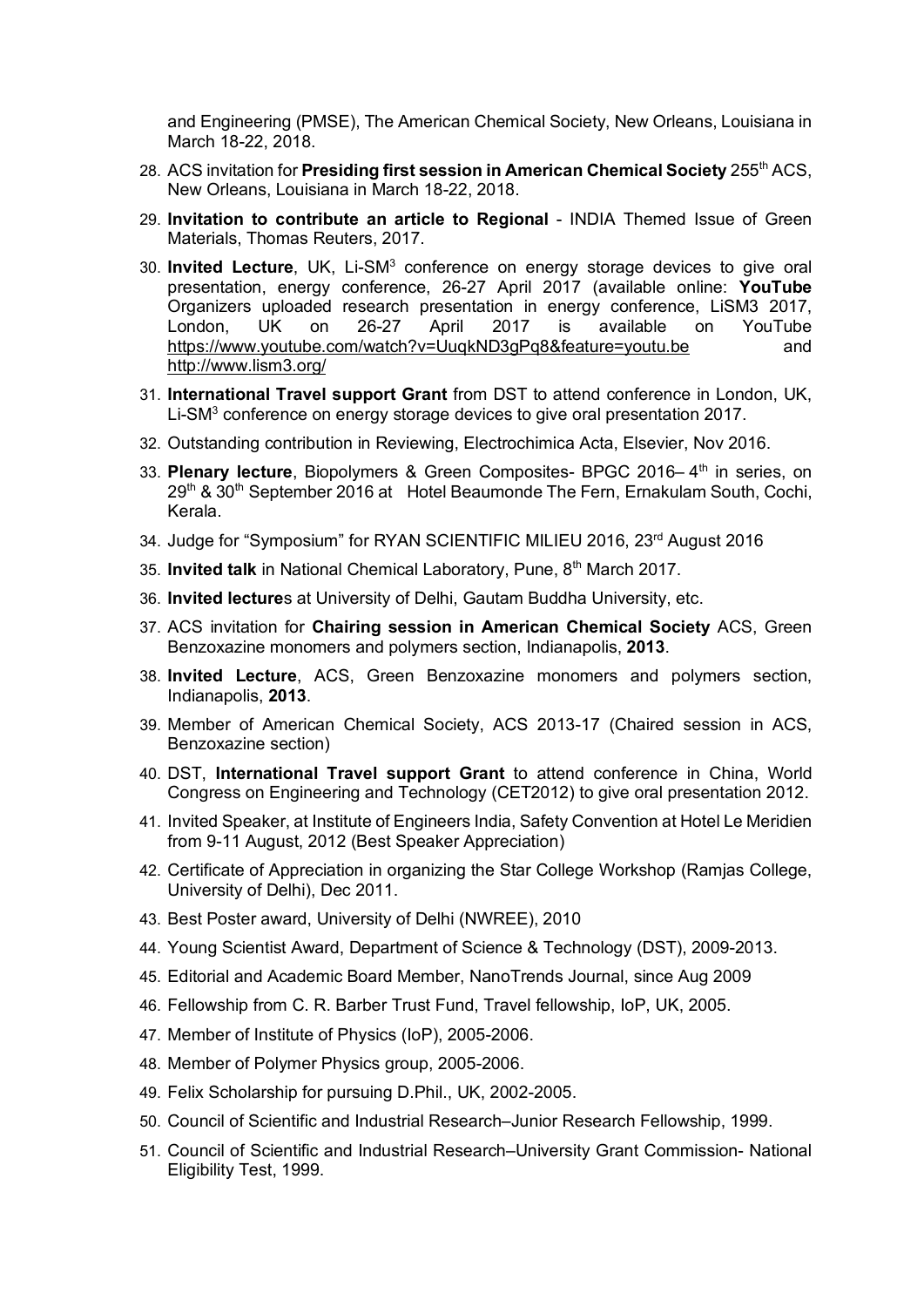- 52. All India Graduate Aptitude Test in Engineering (Chemistry), 93.92 percentile, 1999.
- 53. Qualified Subject GRE (AGRE) in Chemistry with a Formula Score 86, 1999.
- 54. Merit-cum-Means Scholarship, IITD, 1997-1999.
- 55. Certificate of Merit for standing 1<sup>st</sup> in B. Sc. (Hons.) Chemistry, 1997.
- 56. Radha Sai Ram Memorial prize, Best Student in Chemistry, B. Sc. (Hons.) Chemistry, 1995.
- 57. Membership of ACS (since 2013), CRSI (Lifetime) and the Society for Polymer Science India (Lifetime).

#### **Media Interactions/Outreach on Invitation:**

- 1. **Newspapers** cited B. Lochab, Green Chemistry work on Li-S battery, PTI, 24<sup>th</sup> Aug 2020.
- 2. **Newspapers** cited B. Lochab, Green Chemistry Symposium, Uttar Pradesh, 19<sup>th</sup> Feb 2020
- 3. Invited as an **expert** for a **recording programme on "लीिथयम ऑयन बैटरी"** for Panel discussion, **Vigyan Prasar, Department of Science and Technology,** Govt. of India, 24th October 2019. <https://www.indiascience.in/videos/rechargeable-duniya-h>
- 4. **Newspaper** cited B. Lochab, Green Chemistry in Hindustan Magazine, Uttar Pradesh 27<sup>th</sup> Feb 2017.

**Publications** *(citations = 1449, h-index = 22, i10-index = 30)*

**2021**

1. Nagarjuna Amarnath, Sourav Mukherjee and **Bimlesh Lochab**, Understanding the Stereochemical Effect on the Properties of Emerging Thermosets: Sustainable Polybenzoxazines, *ACS Sustainable Chem. Eng.* **2021**, 9, 22, 7550–7560.

2. **Bimlesh Lochab\***, Monisha Monisha, Nagarjuna Amarnath, Pratibha Sharma, Sourav Mukherjee and Hatsuo Ishida\*, Review on the Accelerated and Low-Temperature Polymerization of Benzoxazine Resins: Addition Polymerizable<br>Sustainable Polymers. Polymers **2021**. 13(8). 1260: Sustainable Polymers, *Polymers* **2021**, 13(8), 1260; https://doi.org/10.3390/polym13081260.

3. Nisha Yadav, Monisha Monisha, Rashmi Niranjan, Amrita Dubey, Sachin Patil, Richa Priyadarshini\*, **Bimlesh Lochab\***, Antibacterial performance of fully bio-based chitosan-grafted-polybenzoxazine films: Elaboration and properties of released material, *Carbohydr. Polym.* **2021**, 254, 117296.

**2020**

- 4. Nisha Yadav, Deepika Kannan, Sachin Patil, Shailja Singh\* and **Bimlesh Lochab**\*, Amplified activity of artesunate mediated by iron oxide nanoparticles loaded on graphene oxide carrier for cancer therapeutics, *ACS Appl. Bio Mater.* **2020**, 3, 10, 6722–6736.
- 5. Divambal Appavoo\*, Nagarjuna Amarnath\*, **Bimlesh Lochab**, Cardanol and Eugenol Sourced Sustainable Non-Halogen Flame Retardants for Enhanced Stability of Renewable Polybenzoxazines, Front. Chem. **2020**, Front. Chem., 30 September 2020 | [https://doi.org/10.3389/fchem.2020.00711.](https://doi.org/10.3389/fchem.2020.00711) \**equal contribution*
- 6. Monisha Monisha, Preetham P, Arnab Ghosh, Ajit Kumar, Saad Zafar, Sagar Mitra\* and **Bimlesh Lochab**\*, Halogen-free flame-retardant sulfur copolymers with stable Li-S battery performance, *Energy Storage Mater.*, **2020**, 29, 350-360.
- 7. Barla Rajkumar, Lubna Khanam, Emmanuel N. Koukaras, Ganesh D. Sharma, Samarendra P. Singh, **Bimlesh Lochab**, Cardanol- and guaiacol-sourced solution-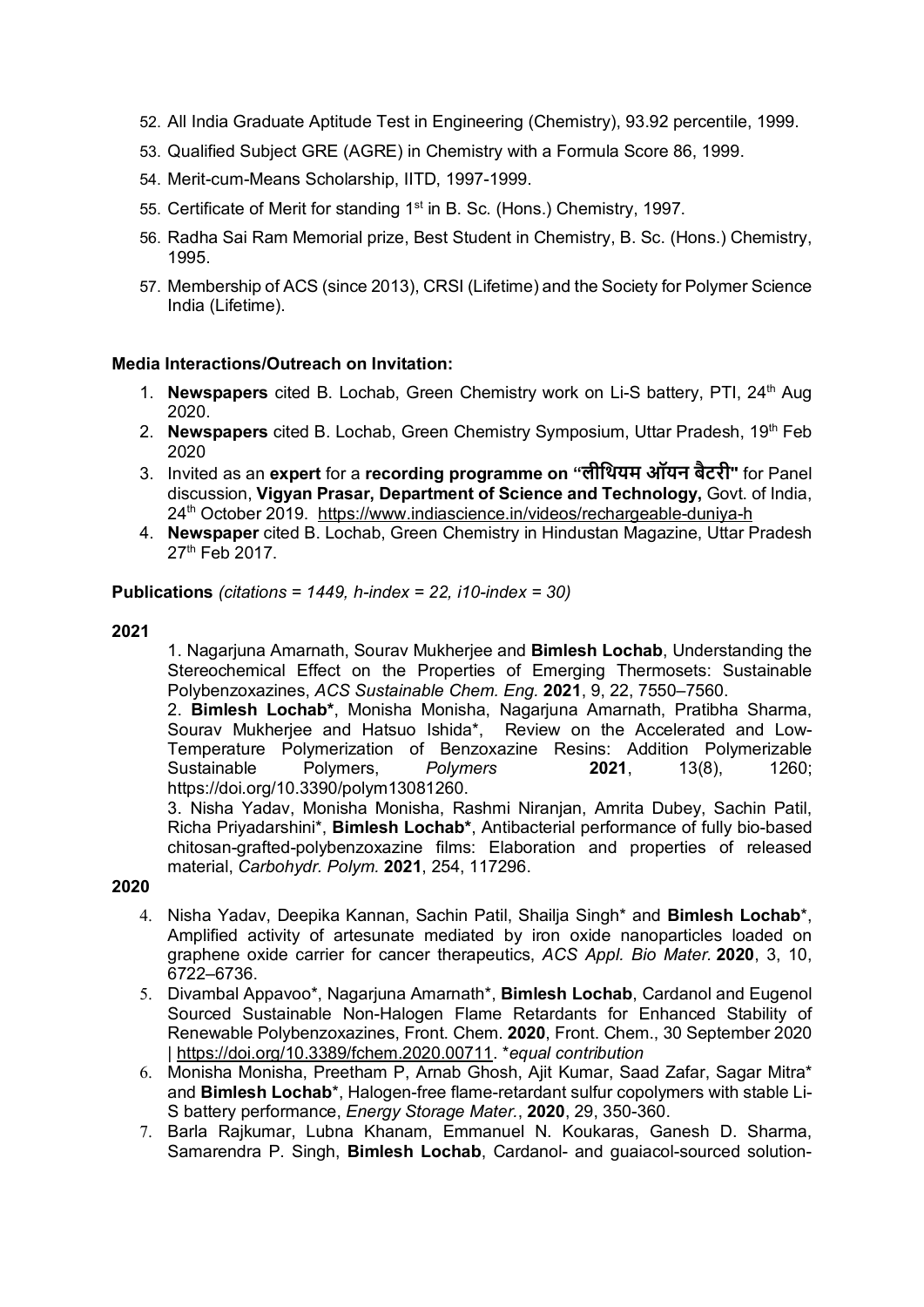processable green small molecule-based organic solar cells. *ACS Sustainable Chem. Eng.*, **2020**, 8, 15, 5891–5902, [https://doi.org/10.1021/acssuschemeng.9b07600.](https://doi.org/10.1021/acssuschemeng.9b07600)

**2019** 

- 8. Nagarjuna Amarnath, Swapnil Shukla and **Bimlesh Lochab**, Isomannide derived chiral rigid fully biobased polybenzoxazines *ACS Sustainable Chem. Eng.*, **2019**, 7, 22, 18700-18710, https://doi.org/10.1021/acssuschemeng.9b05305.
- 9. Nisha Yadav, V. Kallur, D. Chakraborty, P. Johari, **Bimlesh Lochab**, Control of Functionalities in GO: Effect of Brønsted acids as Supported by Ab-initio Simulations and Experiments. *ACS Omega,* **2019**, 45, 9407-9418 [\(http://dx.doi.org/10.1021/acsomega.9b00676\)](http://dx.doi.org/10.1021/acsomega.9b00676). (ACS live presentation. [http://pubs.acs.org/doi/suppl/10.1021/acsomega.9b00676\)](http://pubs.acs.org/doi/suppl/10.1021/acsomega.9b00676)
- 10. Nisha Yadav, **Bimlesh Lochab**, A comparative study of Graphene Oxide: Hummers, Intermediate and Improved method. *Flat Chem.: Chemistry of flat materials* **2019**, 13, 40-49.
- 11. Monisha Monisha, Nisha Yadav, **Bimlesh Lochab**, Sustainable framework of chitosan-benzoxazine with mutual benefits: Low curing temperature, and improved thermal and mechanical properties, *ACS Sustainable Chem. Eng.*, **2019**, 7, 4, 4473- 4485 DOI: 10.1021/acssuschemeng.8b06515.
- 12. Kumar, N.<sup>#</sup>, Yadav<sup>#</sup>, N., Amarnath<sup>#</sup>, N., V. Sharma<sup>#</sup>, S. Shukla, A. Srivastava, P. Prasad, A. K. Singh, S. Garg, S. Singh\*, S. Sehrawat\*, **B. Lochab**\*, Integrative Natural Medicine Inspired Graphene Nanovehicle-Benzoxazine derivatives as Potent Therapy for Cancer, *Mol. Cell. Biochem.* **2019** Apr; 454(1-2):123-138. # *Equal contribution*
- 13. D. Kannan, Nisha Yadav, S. Ahmed, P. Namdev, S. Bhattacharya, **Bimlesh Lochab**\* and S. Singh\*, Pre-clinical study of Iron oxide nanoparticles fortified Artesunate for efficient targeting of malarial parasite. EBioMedicine 2019. efficient targeting of malarial parasite. *EBioMedicine* **2019**, [https://doi.org/10.1016/j.ebiom.2019.06.026,](https://doi.org/10.1016/j.ebiom.2019.06.026) (Published by THE \**corresponding authors*

#### **2017-18**

14. Monisha Monisha, Nagarjuna Amarnath, Sourav Mukherjee, **Bimlesh Lochab**, Cardanol Benzoxazines: A Versatile Monomer with Advancing Applications, 2018, Macromol. Chem. Phys., https://doi.org/10.1002/macp.201800470. (IF 2.492). (Hot Topic: Batteries and Supercapacitors,15 December **2018**, **Top downloaded paper 2018-2019**)



- 15. Nagarjuna Amarnath, Swapnil Shukla, and **Bimlesh Lochab**, Harvesting the benefits of inherent reactive functionalities in fully bio-sourced isomeric benzoxazines, *ACS Sustainable Chem. Eng.*, **2018**, *6* (11), 15151–15161, DOI: 10.1021/acssuschemeng.8b03631.
- 16. Nisha Yadav, Naveen Kumar, Peeyush Prasad, Shivani Shirbhate, Seema Sehrawat, **Bimlesh Lochab**. Stable dispersions of covalently tethered PEG-PAMAM-Graphene oxide Nanoconjugates as an effective payload for siRNA for Breast Cancer Therapy. *ACS Appl. Mater. Interfaces*, **2018**, *10* (17), 14577–14593.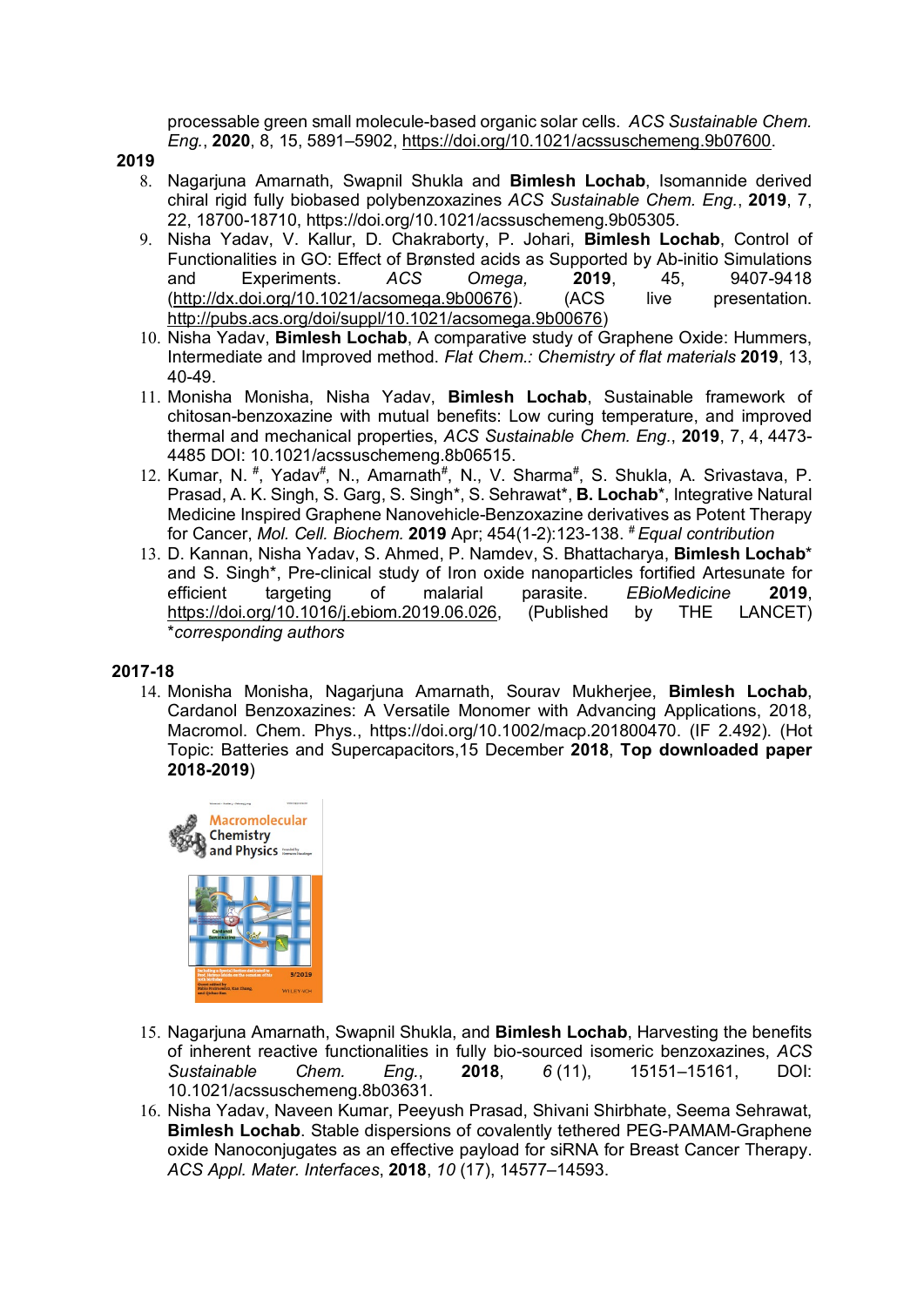- 17. Vijeta Sharma; Nagarjuna Amarnath; Swapnil Shukla; R Ayana; Nisha Yadav; Deepika Kannan; Naveen Kumar; Seema Sehrawat; Soumya Pati; **B. Lochab**\*, S. Singh\*, Benzoxazine derivatives of phytophenols show anti-plasmodial activity via sodium homeostasis disruption, *Bioorg. Medicin. Chem. Lett.* **2018,** 28(9), 1629-1637, [https://doi.org/10.1016/j.bmcl.2018.03.047.](https://doi.org/10.1016/j.bmcl.2018.03.047)
- 18. Monisha, Monisha; Yadav, Nisha, Srivastava, Shashi; Singh, Samarendra; **Lochab, Bimlesh**, Sustainable one-step strategy towards low temperature curable superparamagnetic composite based on smartly designed Iron nanoparticles and cardanol benzoxazine, *J. Mater. Chem. A*, **2018**, 6, 2555 - 2567.
- 19. N. Amarnath, D. Appavoo, **Bimlesh Lochab**, Eco-friendly halogen-free flame retardant cardanol polyphosphazene polybenzoxazine networks, *ACS Sustainable Chem. Eng.*, **2018**, *6* (1), 389–402.
- 20. Monisha, S. Shukla, **Bimlesh Lochab**, Nanoparticles as curing and adhesive aid for biobased and petrobased polybenzoxazines, *Green Mat.*, 2017, 5(2), **2017**, pp. 94- 102. (Themed issue on latest advances from India) DOI: 10.1680/JGRMA.17.00004.
- 21. Arnab Ghosh, Swapnil Shukla, Monisha, Ajit Kumar, **Bimlesh Lochab\***, and Sagar Mitra\*, Sulfur Co-polymer a New Cathode Structure for Room Temperature Sodium-Sulfur Batteries, *ACS Energy Lett.*, **2017**, *2* (10), 2478–2485. \**corresponding authors*
- 22. Nisha Yadav, A. Dubey, S. Shukla, C. P. Saini, G. Gupta, R. Priyadarshini, **B. Lochab**, Graphene Oxide Coated Surface: Inhibition of bacterial biofilm formation due to specific surface-interface chemical interactions, *ACS Omega*, **2017**, 2 (7), 3070–3082.

# **2016-2014**

- 23. Pratibha Sharma, Manju Srivastava, **B. Lochab**, Devendra Kumar, Arunachalam Ramanan, and Prasun Kumar Roy, Metal-Organic Frameworks as curing accelerators for benzoxazines, *ChemistrySelect*, 2016, 3924 – 3932.
- 24. S. Shukla, A. Ghosh, P. K. Roy, S. Mitra and **B. Lochab**, Cardanol benzoxazines a sustainable linker for elemental sulphur based copolymers via inverse vulcanization, Polymer 2016, 99, 349-357.
- 25. S. Shukla and **B. Lochab**, Role of higher aromatic content in modulating properties of cardanol based benzoxazines, *Polymer* 2016, 99, 684-694.
- 26. Arnab Ghosh, Swapnil Shukla, Gaganpreet Singh Khosla, **Bimlesh Lochab** & Sagar Mitra, Sustainable Sulfur-rich Copolymer/Graphene Composite as Lithium-Sulfur Battery Cathode with Excellent Electrochemical Performance, *Sci. Rep.* 2016, 6, 1-13.
- 27. Swapnil Shukla, Manorama Tripathi, Arup Mahata, Biswarup Pathak, **Bimlesh Lochab**, Kinetics behind a strategy for modulation of sustainable benzoxazines: Experimental study and its theoretical verification, *Macromol. Chem. Phys.*, 2016, 217, 1342–1353. Highlighted as **cover page**.



- 28. Swapnil Shukla, Arnab Ghosh, Uttam Kumar Sen, Prasun Kumar Roy, Sagar Mitra, **Bimlesh Lochab**, Cardanol benzoxazine-Sulfur Copolymers for Li-S batteries: Symbiosis of Sustainability and Performance, *ChemistrySelect*, 2016, 1, 594-600.
- 29. Pratibha Sharma, **Bimlesh Lochab**, Devendra Kumar, Prasun Kumar Roy, Sustainable bis-benzoxazines from cardanol and PET derived terephthalamides, *ACS Sustainable Chem. Eng.*, 2016, 4 (3), 1085–1093.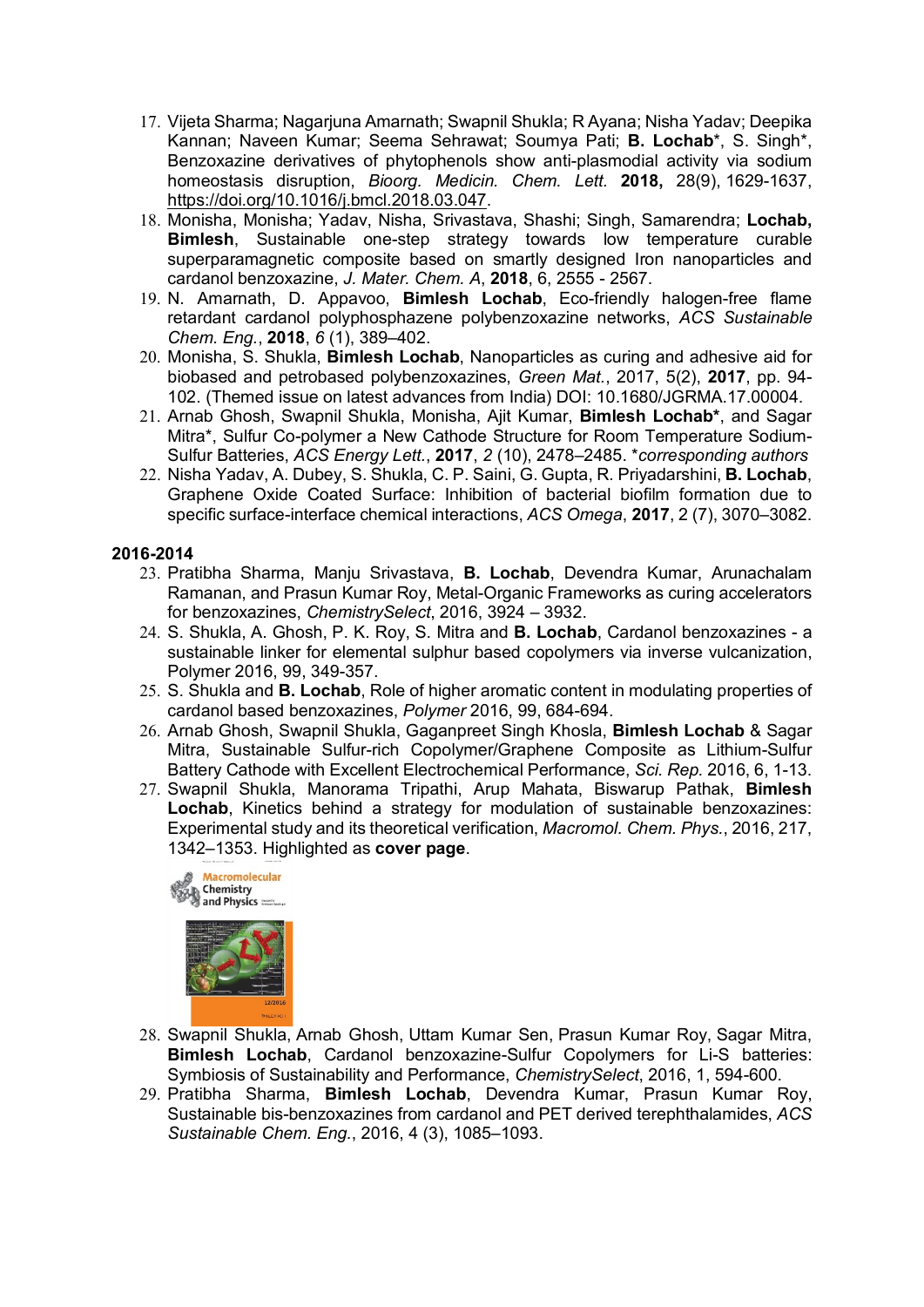- 30. Swapnil Shukla, Arup Mahata, Biswarup Pathak and **Bimlesh Lochab**, Cardanol benzoxazines – interplay of oxazine functionality (mono to tetra) and properties, *RSC Adv.*, 2015, 5, 78071–78080.
- 31. Pratibha Sharma, **Bimlesh Lochab**, Devendra Kumar, Prasun Kumar Roy, Interfacial encapsulation of biobased benzoxazines in epoxy shells for temperature triggered healing, J. Appl. Polym. Sci. 2015, 132, 42832, DOI: 10.1002/APP.42832.
- 32. Pratibha Sharma, Swapnil Shukla, **Bimlesh Lochab**, Devendra Kumar, Prasun Kumar Roy, Microencapsulated cardanol derived benzoxazines for self-healing applications, Mater. Lett. (2014), 133, 266-268.
- 33. **Bimlesh Lochab**, Swapnil Shukla and Indra K. Varma, Naturally occurring phenolic sources: Monomers and Polymers, RSC Adv., 2014, 4, 21712-21752.

#### **2013-2002**

- 34. **Bimlesh Lochab**, Indra K. Varma and Jayashree Bijwe, Blends of benzoxazine monomers: Effect of structure and composition on polymer properties, J. Therm. Anal. and Calorimetry, 2013, 111, 1357-1364.
- 35. **Bimlesh Lochab**, Indra K. Varma and Jayashree Bijwe, Sustainable polymers derived from naturally occurring materials, Adv. Mater. Phys. Chem., Vol. 2 No. 4B, 2012, pp. 221-225. doi: 10.4236/ampc.2012.24B056.
- 36. **Bimlesh Lochab**, Indra K. Varma and Jayashree Bijwe, Cardanol based Bisbenzoxazines: Effect of Structure on Thermal Behaviour, J. Therm. Anal. and Calorimetry, 2012, 107, 661-668.
- 37. **Bimlesh Lochab**, Indra K. Varma and Jayashree Bijwe, Thermal behaviour of cardanol-based benzoxazines: Monomers and polymers, J. Therm. Anal. and Calorimetry, 2010, 102, 769-74.
- 38. Indra K. Varma, **Bimlesh Lochab** and Jayashree Bijwe, High Performance, High Temperature Polymers - Recent Developments, Indian Chemical Engineer, 2009, 51, 98.
- 39. E. A. Thomsen, D. J. Keeble, B. Lochab, P. L. Burn, H. El-Mkami, and I. D. W. Samuel, Photoinduced charge separation in poly(1,4-phenylenevinylene) derivatives studied by electron paramagnetic resonance, Org. Electron., 2008, 9(5), 809.
- 40. **B. Lochab**, P. L. Burn, A. Barkhouse, H. E. Assender, D. J. Keeble, E. A. Thomsen, A. Lewis, and I. D. W. Samuel, Electronically asymmetric poly(1,4 phenylenevinylene)s for photovoltaic cells, Org. Electron., 2007, 8, 801.
- 41. I. K. Varma, Veena Choudhary, Bharti Gaur, **Bimlesh Lochab**, Sonia Oberoi, Rashmi Chauhan Curing and thermal behavior of poly(allyl azide) and bismaleimides, J. Appl. Polym. Sci., **2006**, 101(1), 779 – 86.
- 42. Gaur B., **Lochab B.**, Choudhary V. and Varma I. K., Azido Polymers: Energetic Binders for Solid Rocket Propellants, J. Macromol. Sci., Polym. Reviews, **2003**, C43(4), 505-45. (IF 8.000)
- 43. Gaur B., **Lochab B.**, Choudhary V. and Varma I. K., Thermal behaviour of poly(allylazide), J. Therm. Anal. and Calorimetry, **2003**, 71(2), 467-79.
- 44. **Lochab B.** and Varma I. K., Thermal behaviour of dendritic methacrylated polyesters, Mater. Res. Innov., **2002**, 6(4), 167-73.

# **BOOK/ BOOK CHAPTERS**

- 1. Ann-Christine Albertsson, Indra K. Varma, **Bimlesh Lochab**, Anna Finne Wistrand, Sangeeta Sahu and Kamlesh Kumar; Design and synthesis of different types of poly(lactic acid)/polylactide copolymers, in "Poly(lactic acid): Synthesis, Properties, Processing and Applications", 2021, Eds. Rafael A. Auras, Loong-Tak Lim, Susan E. M. Selke, and Hideto Tsuji, John Wiley & Sons, Inc. 2021 (accepted).
- 2. Sunanda Sukumar, **Bimlesh Lochab**, "A Manual in Chemistry", Lab-manual from UG Chemistry labs, Studium Press (India) Pvt. Ltd., 2017, ISBN: 978-93-80012-90-2. (Book)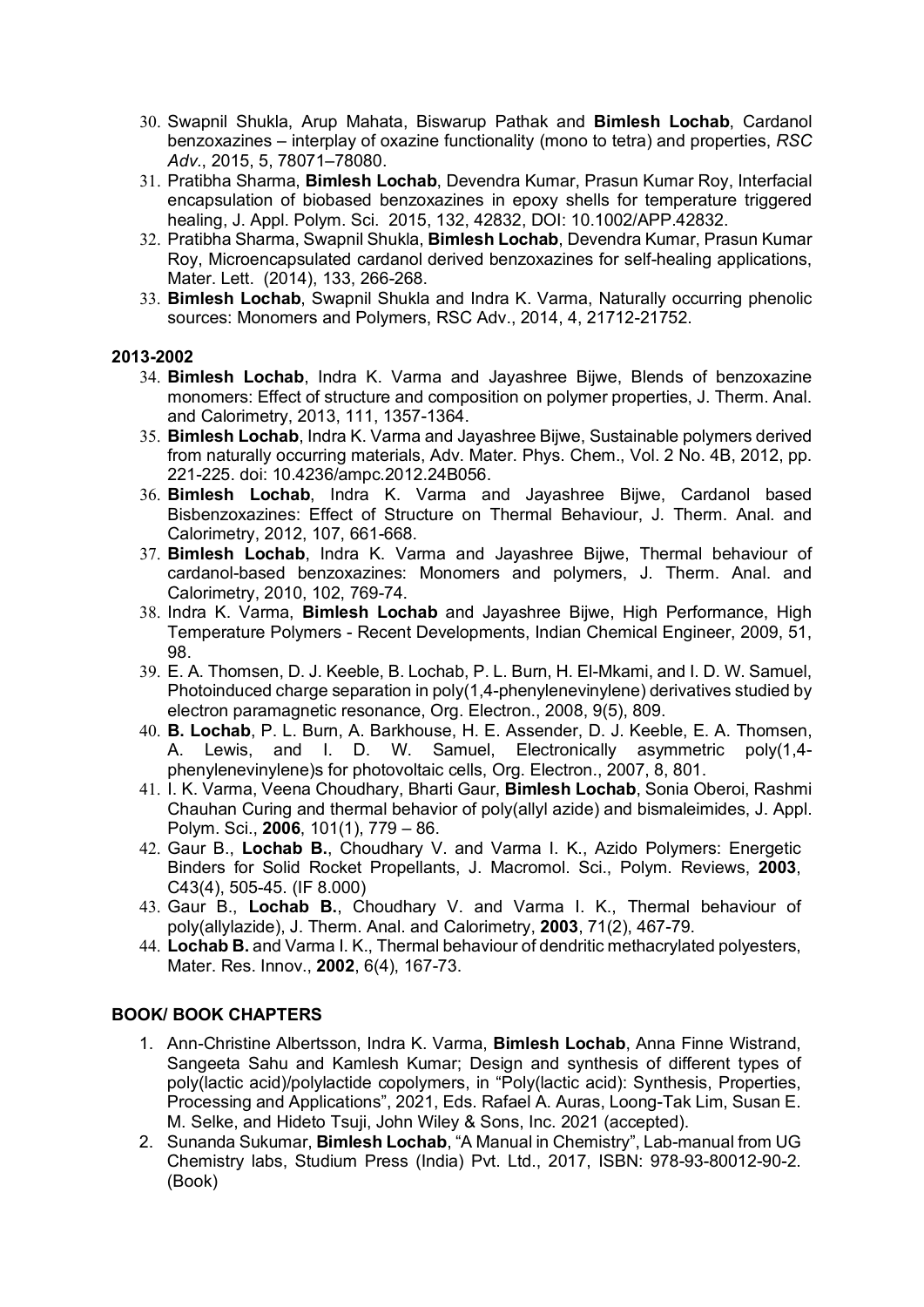- 3. Swapnil Shukla, Nisha Yadav, and **Bimlesh Lochab**, Cardanol based benzoxazines and their applications, Advanced and Emerging Polybenzoxazine Science and Technology, H. Ishida, and P. Froimowicz Ed., Elsevier, Amsterdam (2017), Chapter 24, pp 451-470, ISBN: 978-0-12-804170-3
- 4. Swapnil Shukla and **Bimlesh Lochab**, Lignin based phenols: Potential feedstock for renewable benzoxazines, Advanced and Emerging Polybenzoxazine Science and Technology, H. Ishida and P. Froimowicz Ed., Elsevier, Amsterdam (2017) Chapter 25, pp 473-496, ISBN: 978-0-12-804170-3
- 5. Ann-Christine Albertsson, Indra K. Varma, **Bimlesh Lochab**, Anna Finne Wistrand and Kamlesh Kumar; Design and Synthesis of Different Types of Poly(Lactic Acid), in "Poly(lactic acid): Synthesis, Properties, Processing and Applications", 2010, Eds. Rafael A. Auras, Loong-Tak Lim, Susan E. M. Selke, and Hideto Tsuji, John Wiley & Sons, Inc. 2010, Chapter 4, pp. 43-55, ISBN: 978-0-470-29366-9.

# **PATENTS**

- 1. Rajkumar Barla, Nagarjuna Amarnath, Lubna Khanam, Samarendra Pratap Singh and **Bimlesh Lochab**, Biofeedstock-derived functional groups based organic semiconductors and synthesis thereof, Indian Patent Application No.: 202111012988 dt. March 25, 2021.
- 2. Burn P. L., **Lochab B.**, Charge separation polymers for photovoltaic cells. PCT Int. Appl. (2007), 29pp. WO 2007012844 A2 20070201 CAN 146:209729 AN 2007:118131
- 3. Varma I. K., Choudhary V., Gaur B., **Lochab B.** and Oberoi S., Development of Energetic Binders (Azido polymers) using Novel Dipolarophiles, Ind. Pat. Appl. 1316/Del/2002/dated 13-05-02.
- 4. Varma I. K., Choudhary V., Gaur B., **Lochab B.** and Oberoi S., A process for the binder (Azido Polymer), Ind. Pat. Appl. 1316/Del/2002/dated31-12-02.

#### **CONFERENCE PUBLICATIONS**

- 1. K. Sanjana, Monisha, B. Lochab, Designing of S/Se encapsulated rGO as active cathode material for high-performance Li-S/Se batteries", Students' Research Convention 2019, 30-31March 2019, IIT Kanpur.
- 2. B. Lochab, Swapnil Shukla, Arnab Ghosh, Sagar Mitra, "Waste derived Li-S battery Cathode Materials", International Conference on Advanced Rechargeable Batteries and allied Materials (ICARBM-2017), Centre for Materials for Electronics Technology (CMET), 8-10th March 2017, Pune, Maharashtra, India.
- 3. Swapnil Shukla, Arnab Ghosh, Sagar Mitra, Bimlesh Lochab, Inverse vulcanization polymer composites via sustainable route for Li-S battery, International Conference on Advances of Energy Research, ICAER 2016, IIT Bombay.
- 4. B. Lochab, D. S. Varma, "Polymers: Safety in Sustainable Development" in 'Industrial Safety' in the Safety Convention 2012.
- 5. Singh S., Gaur B., Lochab B., Choudhary V. and Varma I. K., "High Energy Materials: Emerging Trends", Proceedings of the 4 th International High Energy Materials Conference & Exhibit, HEMCE-2003, Ed. by Dr. S. N. Asthana, 18th-20th Nov 2003, 328-331.
- 6. Bimlesh Lochab, Sini N. K., A Step towards Renewable Polymers- Replacement of Petro based Phenol, Proceedings on National Workshop on Renewable energy and Environment, University of Delhi, 28th -29th Jan 2011.
- 7. Bimlesh Lochab, Harvesting Solar Energy Organic Solar Cells, Proceedings on National Workshop on Renewable energy and Environment, University of Delhi, 28th - 29th Jan 2011.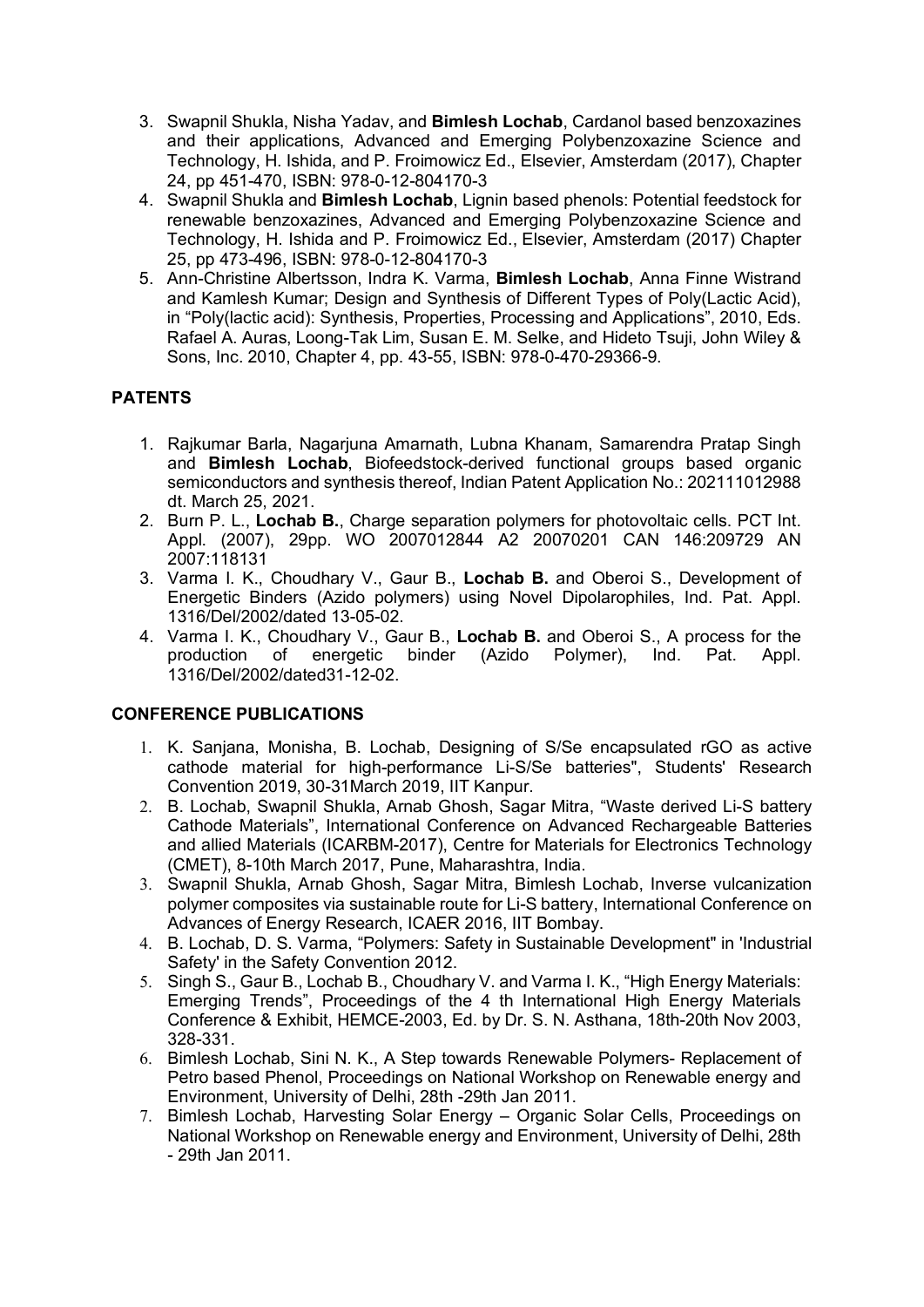# **TEACHING ACTIVITIES: COURSES**

# *UG level*

- 1. Chemical Principles (Core course L:T:P 3:1:1, 5 credits)
- 2. Basic Organic Chemistry –I (Core course L:T:P 2:1:1, 4 credits)
- 3. Basic Organic Chemistry –II (Core course L:T:P 2:1:1, 4 credits)
- 4. Chemical Analysis Lab (UWE: University wide elective, L:T: P 1:0:1, 2 credits)
- 5. Macromolecules (UWE: University wide elective, L:T: P 3:0:0, 3 credits)
- 6. Topics in Nanotechnology (UWE, L:T:P 3:0:0, 3 credits)
- 7. Chemistry in our life (CCC, Common core curriculum, L:T:P 3:0:0, 1.5 credits)
- 8. Crime and Chemistry (CCC, L:T:P 3:0:0, 1.5 credits)

# *PG level*

- 9. Polymer Chemistry and its scope (Core course L:T:P 3:0:0, 3 credits)
- 10. Green Chemistry and sustainability (Core course L:T:P 3:0:0, 3 credits)
- 11. Intelligent materials in medicine (Core course L:T:P 3:0:0, 3 credits)

# **RESEARCHERS/NUMBER**

Current: Ph.D. students/5 Completed PhD/ 5 (1 under review) Completed UG thesis/ 14

#### **THESIS/REPORTS SUBMITTED**

# *Graduate PhD thesis (completed)*

1. Monisha [1610120067] Ph. D. Thesis: Design and exploration of bio-sourced benzoxazines for thermoset and energy applications, September 2020 (Date of synopsis13/07/2020, Thesis submitted). **Initial position: PDF**, **Aarhus University, Denmark**. 2. Rajkumar Barla [1310120033], Ph. D. Thesis: Difluorobenzothiadiazole based solution-processable organic small molecules: molecular design, synthesis and photovoltaic applications, 26 Nov 2020.

3. Nagarjuna Amarnath [1610120068], Ph. D. Thesis: Design, synthesis, and exploration of sustainable polybenzoxazines for adhesive and flame-retardant applications, 31 July 2020. Dr. Nagarjuna Amarnath, **Initial position: Scientific officer in 'Fraunhofer IFAM', Bremen, Germany.**

4. Nisha Yadav, May 2019, "Designing and exploration of smart nanomaterials for biomedical applications", (Ph. D. thesis) **Initial position: PDF @ WWSC (Wallenberg Wood Science Center) and KTH Royal Institute of Technology, Sweden, Prof. Minna Hakkarainen minna@kth.se**

5. Swapnil Shukla, Dec 2016, "Sustainable Benzoxazines: Sources,Synthesis and Applications", Defended thesis 12th Dec 2016. **Initial position: Research Scientist, Polymer R&D, Reliance Corporate Park, Reliance Industries Limited, Navi Mumbai**.

#### *Graduate PhD thesis (undergoing)*

6. Sachin Patil [1710120119], ongoing July 2021, "Nanomaterials for biological applications"

7. Sourav Mukherjee [1710120121], ongoing July 2021, "Low temperature curable new phenolic thermoset resins"

8. Saad Zafar [1910120107], Joined Aug 2019, "Next generation sustainable metal sulfur batteries – Cathodic materials for stable performance"

9. Sangeeta Sahu [1910120184], Joined Jan 2020, Exploration of Sustainable sourced nanomaterials for applications in water purification to catalysts.

10. Vaishaly Duhan [2010120937], Joined Aug 2020, Functionalized sustainable benzoxazines- Biosourced feedstocks.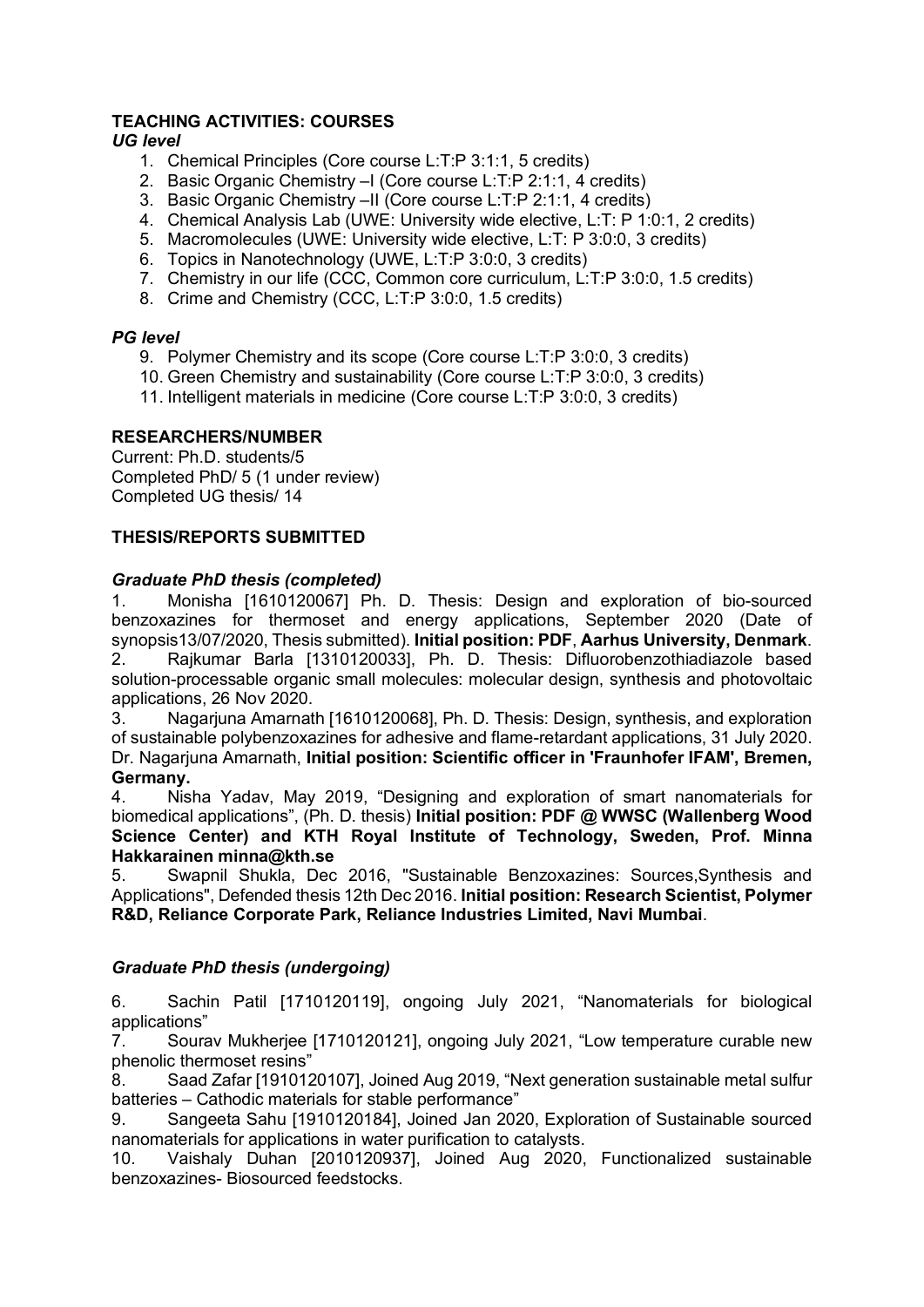# **Undergraduate Final Year Projects:**

1. J. Tripathi (B.Sc. Res Chemistry), Aug2020- May2021, BPA based polybenzoxazine: An alternative class of phenolic polymer.

2. K. Sanjana (B.Sc. Res Chemistry), Aug2019- May2020, Design of cathodic material for Li-S battery.

3. Vedha Kallur (B.Sc. Res Chemistry), Aug2018-Apr19, Antibacterial Performance of Chitosan Conjugates.

4. Shivani Sharma (B.Sc. Res Chemistry), Aug2017-April 2018, Reduced graphene oxide via sustainable routes.

# **OUR Projects:**

- 1. Muskan Sharma (B.Sc. Res Chemistry), Year: 2020-May2021, Synthesis of carbonaceous material from biomass waste: Value‐added recycling.
- 2. Malavika Ramkumar (B.Sc. Res Chemistry), Year: 2019-May2020, Sustainable polybenzoxazine frameworks with novel scope of applications. **Selected: Final year collaborative research project (2021-22), Case Western University, USA.**
- 3. Kankonika Bhattacharya (B.Sc. Res Biotech), Year: 2019-May2020, Smartly-designed efficient drug tethered nanoparticles.
- 4. Sashreek Jindal (BMS), Year: 2018-Apr19, Prevention of breaking away of icebergs from ice-sheets and ice-shelves ("very good" grade).
- 5. Vedha Kallur (B.Sc. Res. Chemistry), Year: 2017-Apr18, Fluorinated carbon-based nanoparticles coatings as anti-biofouling surfaces. ("very good grade") **Joined: MS in Cancer Chemical Biology, Univ. of Michigan, USA.**
- 6. K. Sanjana (B.Sc. Res. Chemistry), Year: 2017- Apr18, To synthesize, characterize, and explore electrochemical capacity of sulfur nanoparticles based cathodic material in Li-S battery. **(Excellent grade) Joined: Ph.D. in Materials Science, Penn State University, USA.**
- 7. Shivani Sharma (B.Sc. Chemistry), Year: 2016-2017, To synthesize, characterize and explore UV-curable self-healing polybenzoxazines. ("very good grade")
- 8. Shivani Shirbhate (B.Sc. Biotechnology), Synergistic effect of KLF4 and EPAC1 inhibition in Breast Cancer: Graphene based Nanomedicine therapy targeting Metastatic Tumor-Endothelial Interface, OUR scheme, BSRes. (Biotechnology) (School of Natural Sciences), 2015-16. (Dr. Seema Sehrawat Advisor; B. Lochab: Co-advisor), 2015-16. ("very good grade")
- 9. Gaganpreet Singh Khosla (B. Tech. ECE, School of Engg.), 2014-2015, To Optimize the Performance of Gallic Acid based rGO for Lithium Sulphur Battery. ("very good grade")
- 10. Gaganpreet Singh Khosla (B. Tech. ECE, School of Engg.) Jan-Apr 2015, To design, modify, characterize and explore graphene based nanomaterials (via sustainable and nonsustainable route) for energy storage devices. **(Excellent grade) Joined: Master in Energy systems, University of New South Wales, Australia.**

# **STUDENT ACHEIVEMENTS**

- 1. **Best Oral Presentation Award, Saad Zafar,** in Science for Sustainable Development (SSD-20) "in the National Seminar 'Science for Sustainable Development' organized by Department of Chemistry, B. Borooah College held on Sep 25-26, 2020 in association with Assam Science Technology & Environment Council (ASTEC), Department of Science & Technology, Govt. of Assam.
- 2. Poster Presentation, **Sangeeta Sahu**, Sustainable development of copolymers made from bio based benzoxazine monomer and industrial waste sulfur" in the International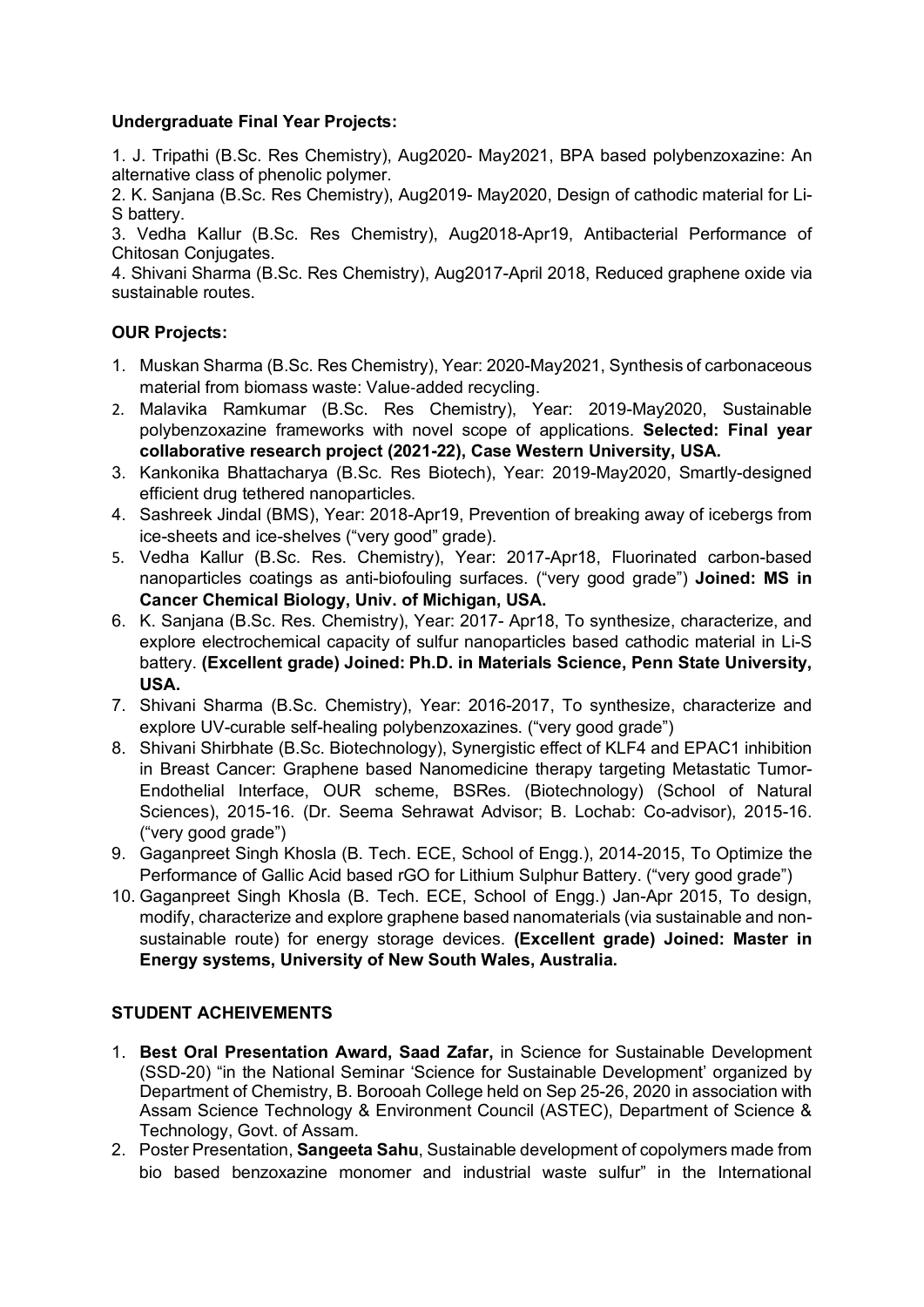Conference on 'Progress and Challenges in Modern Day Science' (PCMDS-2021) organized by Department of Chemistry, June, 17-18 2021 in association with Assam Science Society.

- 3. **Best Oral Presentation Award, 4th Yr., B.Sc. student K. Sanjana,** "Waste utilization to design S/Se encapsulated rGO as cathode material for high-performance greener batteries", Green and Sustainable Chemistry Conference, Manav Rachna University sponsored by Science & Engineering Research Board (SERB) Department of Science and Technology India, Indian Oil R&D Center Faridabad and Royal Society of Chemistry, North Indian Section, 7-8 Nov 2019.
- 4. **First Oral presentation award**, K. Sanjana (OUR Project 2019), B. Lochab, "Designing of S/Se encapsulated rGO as active cathode material for high-performance Li-S/Se batteries", Students' Research Convention 2019, 30-31March 2019, IIT Kanpur.
- 5. **Awarded International Travel grant, Nisha Yadav,** by Department of Science and Technology **(DST-SERB),** to present the poster at **the International Conference on Multifunctional, Hybrid and Nanomaterials** held from 11 –15 March 2019 at the Meliá Sitges Hotel Congress Centre, **Sitges, Spain**.
- 6. Poster Presentation, **Nisha Yadav,** B. Lochab in the International Conference on Multifunctional, Hybrid and Nanomaterials held from 11 – 15 March 2019 organized by Elsevier and Materials today at the Sitges, Spain.
- 7. **Oral presentation award, Monisha** B. Lochab, **First prize** in the International Conference on Green Initiatives in Science and Technology (GIST-2019) sponsored by the Royal Society of Chemistry (RSC) and Indian Oil, Jan 2019.
- 8. **Oral presentation award, Nagarjuna Amarnath,** B. Lochab, **Third prize** in the International Conference on Green Initiatives in Science and Technology (GIST-2019) sponsored by the Royal Society of Chemistry (RSC) and Indian Oil, Jan 2019.
- 9. Poster presentation, Nagarjuna Amarnath and Bimlesh Lochab\*, Bio-origin polybenzoxazines based on sustainable rigid diamines and phenols, 15th International Conference, SPSI MACRO-2018, Polymer Science and Technology, IISER- Poona, coorganised by IISER, NCL-Pune, Savitribai Phule Pune University, Dec 19-20, 2018, Pune, India.
- 10. Poster presentation, Monisha, Nisha Yadav, and Bimlesh Lochab\*, Chitosan-Benzoxazine Biopolymers with Mutual Benefits of Low Curing Temperature and Improved Thermo-Mechanical Properties, 15th International Conference, SPSI MACRO-2018, Polymer Science and Technology, IISER- Poona, co-organised by IISER, NCL-Pune, Savitribai Phule Pune University, Dec 19-20, 2018, Pune, India.
- 11. Poster presentation, Nisha Yadav, 10th edition of Bengaluru India Nano 2018 conference, Nano for a better world Bengaluru, organized by Department of Information Technology, Biotechnology and Science & Technology, Government of Karnataka in association with Karnataka's Vision Group on Nanotechnology, 5-7 Dec 2018.
- 12. **Best Poster Presentation Award, (Cash Prize Rs. 20,000), Nisha Yadav** and Bimlesh Lochab, 10th edition of Bengaluru India Nano 2018 conference, Nano for a better world, organized by Department of Information Technology, Biotechnology and Science & Technology, Government of Karnataka in association with Karnataka's Vision Group on Nanotechnology, 5-7 Dec 2018 Bengaluru, India.
- 13. **Best Poster Presentation Award, Nisha Yadav** and Bimlesh Lochab, organized by NSTC Nanotech, Industry innovations, 28th Nov 2018, New Delhi, India.
- 14. Poster presentation, K. Sanjana, Monisha, Bimlesh Lochab, Open House & Science Fair, 2017 -2018, OUR project, 17th November 2018, SNU.
- 15. Poster presentation, V. Kallur, Nisha Yadav, Bimlesh Lochab, Open House & Science Fair, 2017 -2018, OUR project, 17th November 2018, SNU.
- 16. Poster presentation, **Nagarjuna Amarnath** and Bimlesh Lochab\*, Bio-origin polybenzoxazines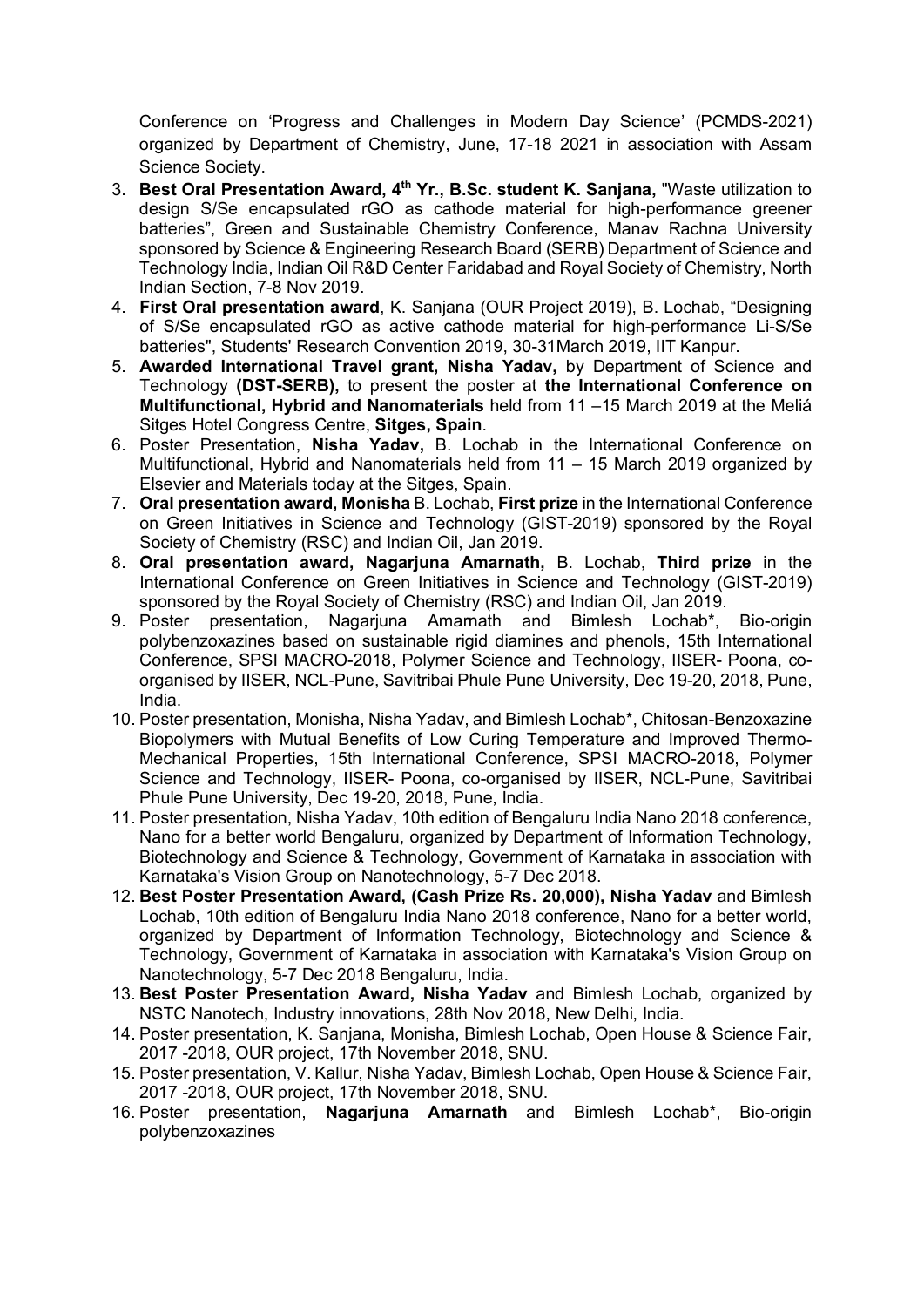- 17. based on sustainable rigid diamines and phenols, 15th International Conference, SPSI MACRO-2018, Polymer Science and Technology*,* IISER- Poona, co-organised by IISER, NCL-Pune, Savitribai Phule Pune University, Dec 19-20, 2018, Pune, India.
- 12. Poster presentation, **Monisha**, Nisha Yadav, and Bimlesh Lochab\*, Chitosan-Benzoxazine Biopolymers with Mutual Benefits of Low Curing Temperature and Improved Thermo-Mechanical Properties, 15th International Conference, SPSI MACRO-2018, Polymer Science and Technology*,* IISER- Poona, co-organised by IISER, NCL-Pune, Savitribai Phule Pune University, Dec 19-20, 2018, Pune, India.
- 13. Poster presentation**, Nisha Yadav**, 10th edition of Bengaluru India Nano 2018 conference, Nano for a better world Bengaluru, organized by Department of Information Technology, Biotechnology and Science & Technology, Government of Karnataka in association with Karnataka's Vision Group on Nanotechnology, 5-7 Dec 2018.
- 14. Best Poster Presentation Award, (Cash Prize Rs. 20,000), **Nisha Yadav** and Bimlesh Lochab, 10th edition of Bengaluru India Nano 2018 conference, Nano for a better world, organized by Department of Information Technology, Biotechnology and Science & Technology, Government of Karnataka in association with Karnataka's Vision Group on Nanotechnology, 5-7 Dec 2018 Bengaluru, India.
- 15. Best Poster Presentation Award, **Nisha Yadav** and Bimlesh Lochab, organized by NSTC Nanotech, Industry innovations, 28th Nov 2018, New Delhi, India.
- 16. Poster presentation, **K. Sanjana**, Monisha, Bimlesh Lochab, Open House & Science Fair, 2017 -2018, OUR project, 17th November 2018, SNU.
- 17. Poster presentation, **V. Kallur**, Nisha Yadav, Bimlesh Lochab, Open House & Science Fair, 2017 -2018, OUR project, 17th November 2018, SNU.
- 18. Poster presentation, **Nisha Yadav**, N. Kumar, P. Prasad, S. Sehrawat, B. Lochab, International conference on Environmental and Biomedical Nanotechnology (ICEBN 2018) organized by Jawaharlal Nehru University and Indian Nano Biologist Association (INBA), 14-15 Sept 2018, JNU, New Delhi, India.
- 19. Poster presentation, **Sourav Mukherjee**, M. Nagarjuna Amarnath and Bimlesh Lochab\*, "Polybenzoxazines from Biobased renewable resources: A Green approach", International Conference on Frontiers in Chemical Sciences (FICS - 2018), Department of Chemistry, IIT Guwahati, 6-8th December, 2018, Guwahati, Assam, India.
- 20. Invited as a Panel speaker on Role of Nanotechnology in creating a sustainable future organized by NSTC Nanotech, Industry innovations, 28th Nov 2018, New Delhi, India.
- 21. **Best Oral Presentation Award**, **Nisha Yadav** and B. Lochab: Synthesis of smart nanovehicle and its application in gene delivery, National conference, Biogenesis- V, Insights and innovations in Biotechnology, 2-3 Aug, 2017, Greater Noida.
- 22. Nisha Yadav, Awarded Bursary support through EU-project H2020-MSCA (Marie Skłodowska-Curie Actions)-Research and Innovation Staff Exchange (RISE)-2016 n° 734759 to Attend "Summer School of smart nanomaterials for drug delivery applications" and "Advances in Biomaterials for aging diseases", Anacapri, Italy.
- 23. Nisha Yadav, Abstract on "Functionalised Graphene Oxide for High efficiency Gene Delivery Application" has been selected as short presentation and Poster Presentation in, Summer School of smart nanomaterials for drug delivery applications from 10th June- 16th June 2018, Anacapri, Italy.
- 24. Nisha Yadav, 6 credit points from University of Naples to pass the final exam of research proposal writing in "Summer School of smart nanomaterials for drug delivery applications." held in Anacapri, Italy.
- 25. Shivani Sharma, B. Lochab, "**Very Good**" project appreciation to **OUR** student, SNU funded, 2016.
- 26. **Best Oral Presentation award** in Recent Advances in Chemistry and Biology, Shiv Nadar University, U.P., India, 15th December 2016, sponsored by North Indian region, Royal Society of Chemistry.
- 27. Poster, Nisha Yadav, A. Dubey, R. Priyadarshini, B. Lochab, Surface-Interface Interactions of GO dictates Biofilm formation, **NANO INDIA 2017** Conference, DST- Nano Mission, 15-16 th March 2017, IIT, Delhi.